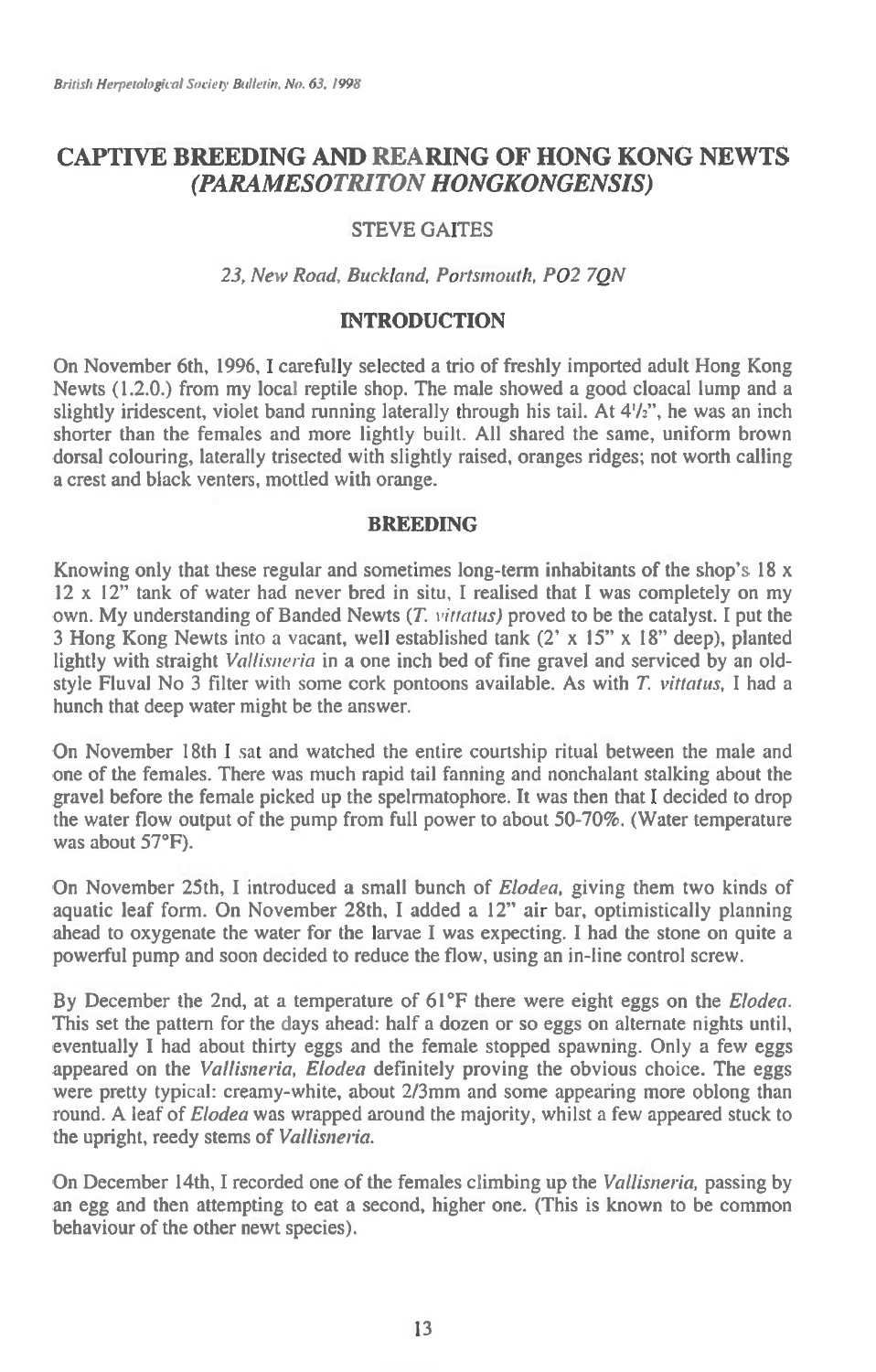#### **HATCHING**

By December 20th, I had removed the adults and had provided several more bunches of *Elodea* to provide cover for yet to emerge larvae, which were now becoming visible within the eggs in the form of elongated black shapes. I had been adding five drops of Myxazin, almost daily since the eggs appeared and kept this up to prevent any infection. By January 18th, at 63°F, the eggs appeared a little opaque but this was just natural development, not mould.

By the end of January, I had added a Gro-Lux strip to the tank and had observed larvae on the gravel. At this point I recorded the larvae as being jet black, with a white trim, with obvious gills and eyes. In the first week of February, I removed the Fluval filter and replaced it with a sponge filter. I started adding Liquifry No 1 Egglayers food at a rate of fifteen drops per day, morning and evening, and now had over a dozen larvae. I added some daphnia which was not taken.

#### **REARING**

By the middle of February there were a couple of dozen larvae and I was giving the water an occasional pinch of powdered fry food and even floated a crushed cricket in the tank. It was now that I decided to take a potential risk and add a heater to the water, raising the temperature by some 10° to 70°F. Some of the larvae had now attained  $\frac{1}{4}$  in length. I was allowing them eleven hours of light and noted how they favoured hours of darkness (which I observed by pen light) hiding out beneath a piece of resin 'bark' during the daylight hours. For the next two months the larvae grew on a diet of *Daphnia,* bloodworm and *Tubifex*. Some larvae had turned brown, as opposed to jet black and these were partially **transparent. April also saw** the first white spots appear on their venters and by halfway through the month I had 1'/2" newts, losing their gills and emerging from the water.

At the end of April, with little brown newts emerging and favouring the cork bark portions, I tried my first translocation attempt. I put six baby newts into a tank lined with Examon (Zeolite) and with a beach into the water taken from the main tank. I offered them bloodworms, both in the water and in a jar lid. A few days after I conceded defeat and put the few barely surviving newts back into the big tank. They were dried into position and barely moved until they had had a soak. A week later I tried again, this time adding damp moss. The result was the same: the newts simply dried up on the top of the moss. Through June I tried offering hatchling crickets and by July I had all the surviving newts in a set-up of an inch of water and a piece of cork bark. I was still offering bloodworms and hatchling crickets and suffering steady losses.

In desperation I rang Marc Staniszewski for advice. He suggested that the temperatures that they were being kept in were too high for them and that I should try putting them in the fridge. Although there were some initial losses, the practice of putting them in the fridge for twelve hours a day seemed to work.

At the end of July a further piece of information from Richard Kingham, based on breeding successes in Bruges, led me to try the system I still have in use today. I use an inch of water lapping against a large area of bark chippings, a hide cover of cork bark and a diet of aphids. The lack of availability of aphids led me to substitute hatchling crickets again. By the end of August I had stopped refrigerating the newts and even with an ambient temperature now around the mid 70°Fs, they seemed to have got over the delicate stage where they needed cool temperatures. Since then I have lost no more newts.